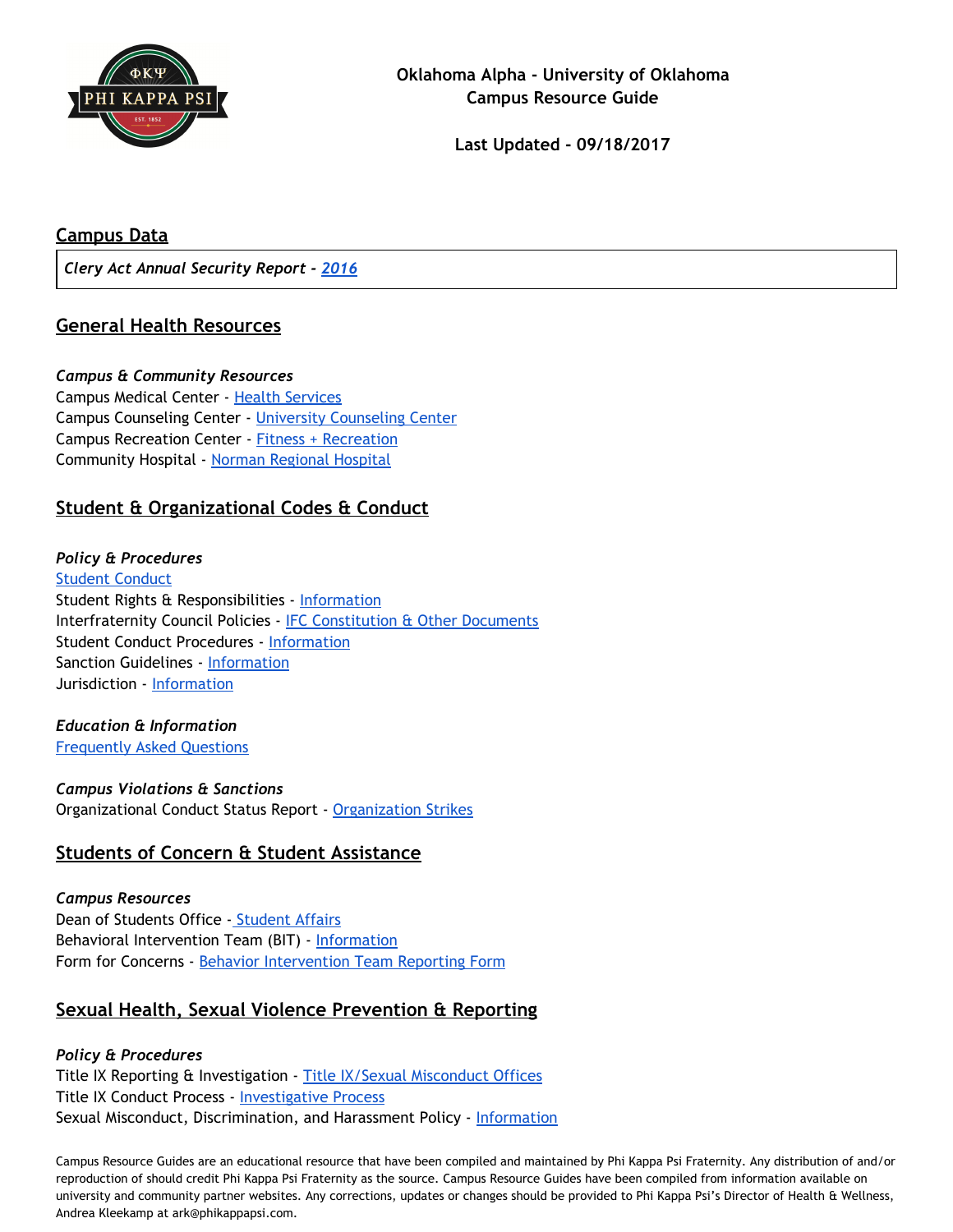

Mandatory Training (OnPoint) - [Information](http://www.ou.edu/eoo/student-online-training.html)

## *Education & Information*

Sexual Health Presentations - [Student](http://ou.edu/content/gec/health-programs.html) Life Sexual Violence Prevention Presentations - Gender + [Equality](http://www.ou.edu/studentlife/diverse_communities/gec/onesooner.html) Center HIV/STI Testing - Health [Services](http://www.ou.edu/healthservices/medical-services/labandxray.html) Definition of Consent - [Information](http://www.ou.edu/eoo/policies.html) (Section I. G)

### *Campus & Community Resources*

OU Advocates (Confidential) - [Information](https://www.ou.edu/content/eoo/campus-safety.html) Local Rape Crisis Center - Norman [Women's](http://wrcnormanok.org/) Resource Center Local Domestic Violence Center - Norman [Women's](http://wrcnormanok.org/) Resource Center Institutional Equity Office Tips & Resources for Students - [Information](http://www.ou.edu/content/eoo/faqs/faqs-for-students.html)

# **Alcohol & Other Drugs**

### *Policy & Procedures*

Campus Policy - [Student](http://www.ou.edu/content/studentlife/get_involved/student_organizations/policies/policies/jcr%3acontent/contentpar/download/file.res/Alcohol_Policy.pdf) Alcohol Policy Council Policy - IFC [Constitution](http://www.ou.edu/content/studentlife/fssl/resources.html) & Other Documents Mandatory Alcohol Education (Good Call) - [Information](http://www.ou.edu/ucc/cap/capeducation.html) Amnesty Policy - Parent Notification Policy - [Information](http://www.ou.edu/content/studentlife/get_involved/student_organizations/policies/policies/jcr%3acontent/contentpar/download/file.res/Alcohol_Policy.pdf) (2)

### *Campus & Community Resources*

Alcohol Presentations - [Comprehensive](http://www.ou.edu/content/ucc/cap.html) Alcohol Program Strike One [Counseling](http://www.ou.edu/content/ucc/cap/goddardcounselingservices.html) SafeRide (safe [transporation\)](http://www.ou.edu/studentaffairs/our_departments/saferide.html)

### *News & Issues*

OU cracks down on [student](http://newsok.com/article/3460006) alcohol abuse (May 2010 - NewsOK) Student's death five years ago still resonates on U. [Oklahoma](http://www.themaneater.com/stories/2009/10/6/students-death-five-years-ago-still-resonates-u-ok/) campus (October 2009 - Maneater)

# **Crime & Safety**

### *Campus & Community Resources*

Campus Police - University of Oklahoma Police [Department](http://www.ou.edu/content/police.html/) Campus Fire Marshal - [University](http://www.ou.edu/content/risk/fire_marshal.html) of Oklahoma Fire Marshal City Police - [Norman](http://normanpd.normanok.gov/) Police County Police - [Cleveland](http://ccso-ok.us/) County Sheriff Fire Department - Norman Fire [Department](http://www.normanok.gov/content/fire-department) Campus Legal Assistance -

# *Campus Crime & Alerts*

Campus Alerts - OU [Emergency](http://askthesooners.ou.edu/customer/portal/articles/1596372) Alert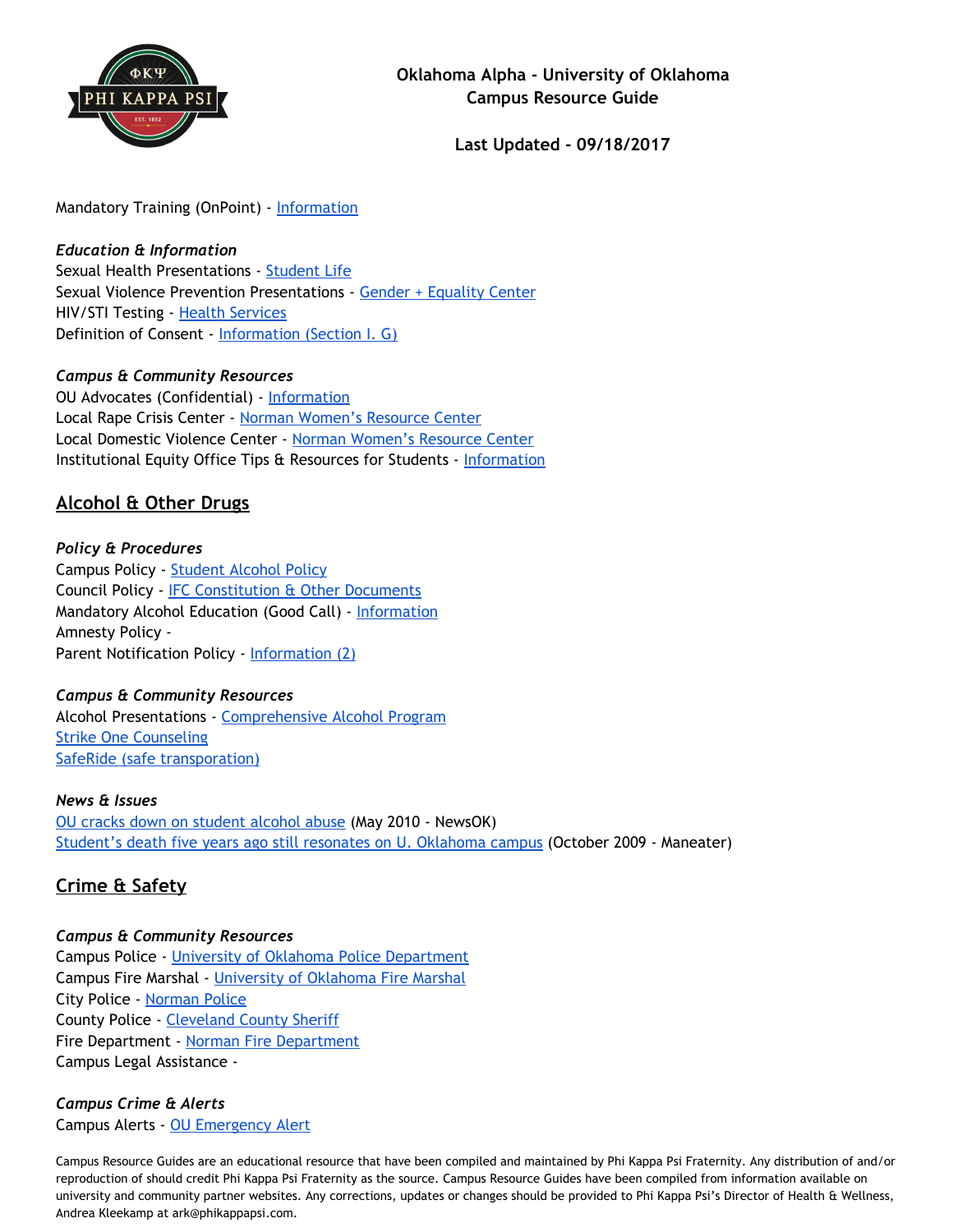

Clery Act Annual Security Report - [2016](http://www.ou.edu/oupd/safety.pdf) Current Crime and Fire Statistics - Campus Crime [Warnings,](http://www.ou.edu/content/police/crime-alerts.html) Alerts & Reports

# **Hazing**

*Policy & Procedures* Report Hazing - Hazing & [Alcohol](http://www.ou.edu/content/studentaffairs/contact-us/need-help-.html) Hotline University Policy - Student Rights & [Responsibilities](http://www.ou.edu/content/dam/studentlife/documents/AllCampusStudentCode.pdf) Code Community Policy - Student [Activities](http://www.ou.edu/content/studentlife/studenthandbook/jcr%3acontent/contentpar/download_15/file.res/StudentActivitiesPolicy.pdf) Policy Council Policy - IFC [Constitution](http://www.ou.edu/content/studentlife/fssl/resources.html) & Other Documents State Policy - [Oklahoma](http://www.ou.edu/content/dam/studentlife/documents/hazing-3.pdf) Statute

# **Weapons On-Campus/Concealed Carry Information**

*Policy & Procedures* Oklahoma Handgun Licensing - [Information](https://www.ok.gov/osbi/Handgun_Licensing/) Weapons on Campus (Possession, Carry or Use) - [Information](http://www.ou.edu/content/dam/studentlife/documents/AllCampusStudentCode.pdf) (Section VI)

# **Academic Resources & Support**

*Policy & Procedures* Academic Calendar - [Information](http://www.ou.edu/admissions/academic_calendar.html) Withdrawing from Classes - [Information](http://www.ou.edu/advising/enrollment/drop_a_class.html) Student Emergencies -

*Campus Resources* [Disability](http://www.ou.edu/drc/) Resource Center OU Academic Advising Tools & [Resources](http://www.ou.edu/content/advising/tools_and_resources.html) OU Career [Services](http://www.ou.edu/career/)

# **Bystander Program**

*Campus Resources* Our Voice - [Information](http://www.ou.edu/content/notonourcampus/howtohelp.html#1) Bystander Intervention Resources - [Information](http://www.ou.edu/content/notonourcampus/resources.html)

# **Harassment & Discrimination**

*Reporting & Information* Institutional Equity Office FAQs for Students- [Information](http://www.ou.edu/content/eoo/faqs.html)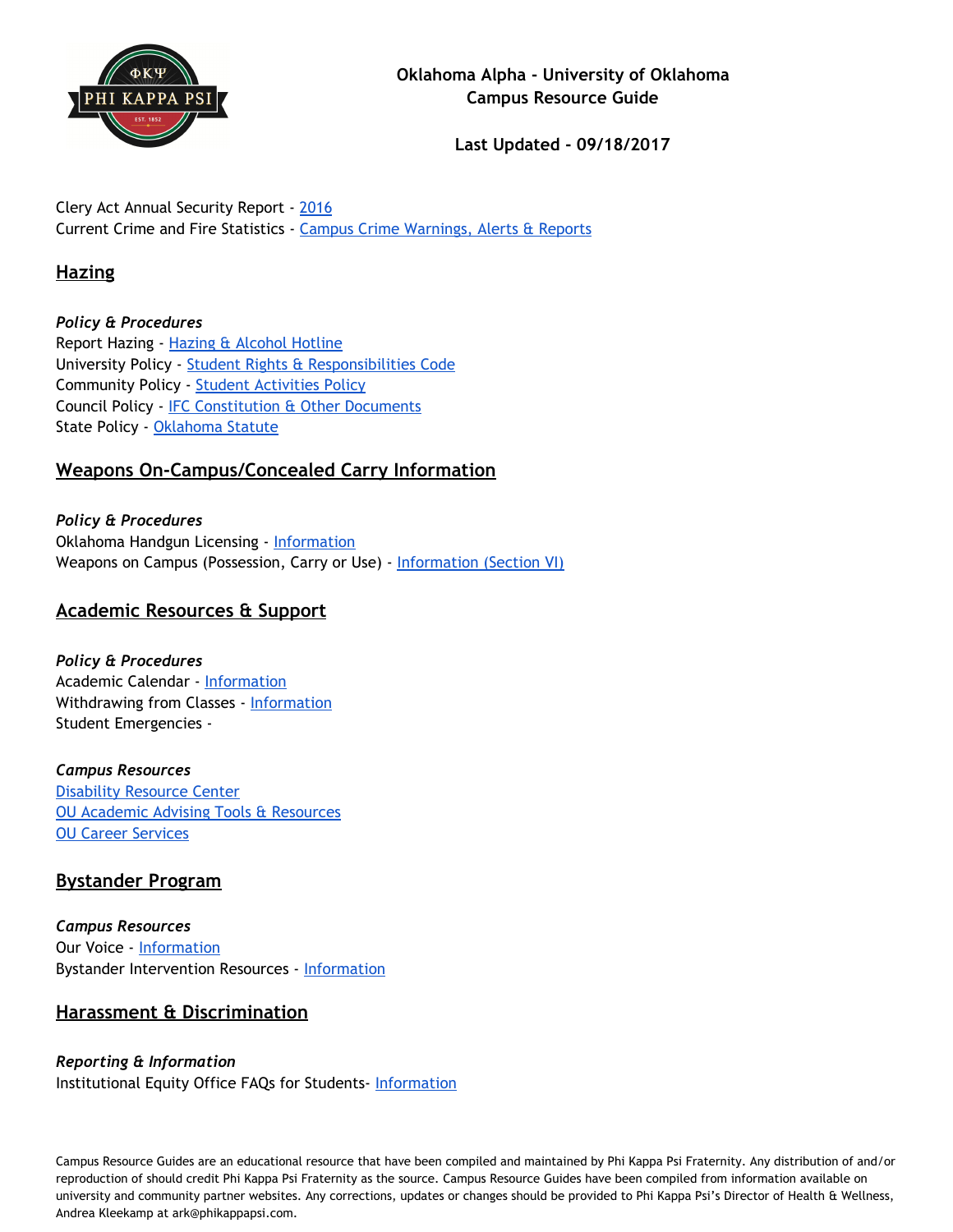

#### *News & Issues*

OU Unheard updates university on progress since SAE incident with [#RollTheCredits](http://www.oudaily.com/news/ou-unheard-updates-university-on-progress-since-sae-incident-with/article_ec7511dc-e357-11e6-832f-c3f6c97cc793.html) hashtag (January 2017 - OU Daily) Photo of OU frat member wearing hooded robe stirs [controversy](http://www.koco.com/news/photo-of-ou-frat-member-wearing-hooded-robe-stirs-controversy/37927746) (February 2016 - KOCO) Emails Show How Quickly the [Oklahoma](http://www.huffingtonpost.com/2015/05/29/emails-oklahoma-sae-scandal_n_7470972.html) SAE Scandal Unfolded (May 2015 - Huffington Post) SAE Fraternity Members Learned Racist Song At National [Leadership](http://www.huffingtonpost.com/2015/03/27/sae-fraternity-racist-song_n_6956790.html) Event, University Finds (April 2015 - Huffington Post) Oklahoma SAE Chapter [Considering](http://www.huffingtonpost.com/2015/03/13/sae-lawsuit_n_6866062.html) Lawsuit Against University, Attorney Says (March 2015 - Huffington Post) There Will Never Be [Another](http://www.huffingtonpost.com/william-james/there-will-never-be-another-black-s-a-e_b_6833640.html) Black SAE (March 2015 - Huffington Post) [Oklahoma](http://www.huffingtonpost.com/2015/03/08/frat-racist-sae-oklahoma_n_6828212.html) Frat Boys Caught Singing 'There Will Never Be A N- in SAE' (March 2015 - Huffington Post)

### **Identity Development & Support**

#### *Campus Resource*

Lesbian, Gay, Bisexual, [Transgender](http://www.ou.edu/content/studentlife/diverse_communities/lgbtq.html) and Queer Programs Diverse [Communities](http://www.ou.edu/content/studentlife/diverse_communities.html)

### **Other Resources**

#### The Jill [Campaign](http://www.ou.edu/content/ucc/the-jill-campaign.html)

#### *News & Issues*

Diversity Wake-Up Call Led to Change at [University](http://www.npr.org/2015/11/13/455936712/university-of-oklahoma-implements-diversity-training-after-scrutiny) of Oklahoma (November 2015 - NPR) [University](http://www.dailymail.co.uk/news/article-2192045/Casey-Cooke-Co-ed-fell-death-University-Oklahoma-building-drunk-autopsy-reveals.html) student, 22, who fell to her death off campus building was drunk, autopsy reveals (August 2012 - Daily Mail) Tragedy as brilliant [university](http://www.dailymail.co.uk/news/article-2154631/Casey-Cooke-Promising-University-Oklahoma-student-preparing-to-medical-school-dead-campus.html) student who was preparing to go to medical school is found dead on campus 'after falling from fire [escape'](http://www.dailymail.co.uk/news/article-2154631/Casey-Cooke-Promising-University-Oklahoma-student-preparing-to-medical-school-dead-campus.html) (June 2012 - Daily Mail)

### **Involvement & Engagement**

### *Campus Resources*

Fraternity & Sorority Office - [Fraternity](http://www.ou.edu/content/studentlife/get_involved/fssl.html) & Sorority Student Life Student [Organizations](http://www.ou.edu/content/studentlife/get_involved/student_organizations.html) - Student Organizations Leadership Programs - Leadership & [Volunteerism](http://www.ou.edu/content/leadandvolunteer.html) Service Learning - Leadership & [Volunteerism](http://www.ou.edu/content/leadandvolunteer.html) First Year Programs - [New](http://www.ou.edu/content/studentlife/new_to_ou/sow.html) to OU Student Activities & Events - Campus [Activities](http://www.ou.edu/sga/cac/) Council Study Abroad Office - [Education](http://www.ou.edu/cis/education_abroad.html) Abroad CliftonStrengths -